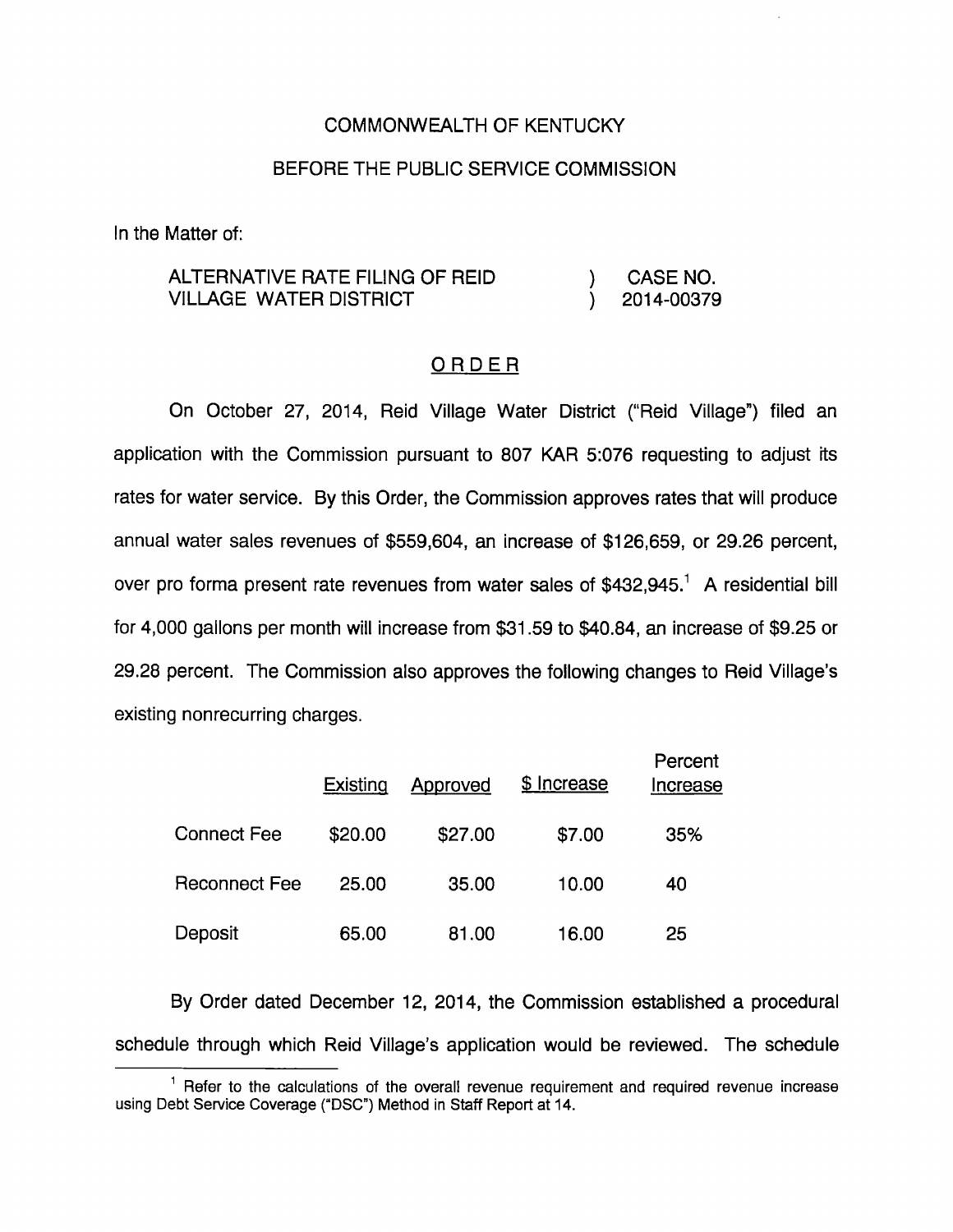required Commission Staff ("Staff") to file a report on or before February 24, 2015, summarizing its findings and recommendations regarding the rates requested by Reid Village. The schedule required that all comments to the report be filed within 14 days of the date of the report. Unless all parties agreed that the case would stand submitted to the Commission for a decision based upon the record after commenting on the report, an informal conference would be held on March 17, 2015.

On February 20, 2015, Staff submitted a report wherein it calculated Reid Village's revenue requirement using the DSC Method. ' On March 4, 2015, after reviewing the report, Reid Village requested to adopt the rates calculated by Staff using the DSC method, as shown in Appendix A of the report, and that the case stand submitted for a Commission decision without a hearing. Pursuant to the terms of the procedural schedule, the informal conference was canceled, and the case stood submitted for decision based upon the existing record without a hearing.

Having considered the evidence of record and being othenwise sufficiently advised, the Commission finds that:

1. Except where they conflict with the findings contained in this Order, the findings contained in the Staff Report are supported by the evidence of record, are reasonable, and should be adopted.

2. Reid Village was organized pursuant to KRS Chapter 74. It owns and operates facilities that distribute water to approximately 1,130 customers in Clark and Montgomery counties, Kentucky.<sup>2</sup>

 $-2-$ 

 $2$  Annual report of Reid Village Water District to the Public Service Commission for the Calendar Year Ending December 31, 2013 ("Annual Report") at 12 and 53.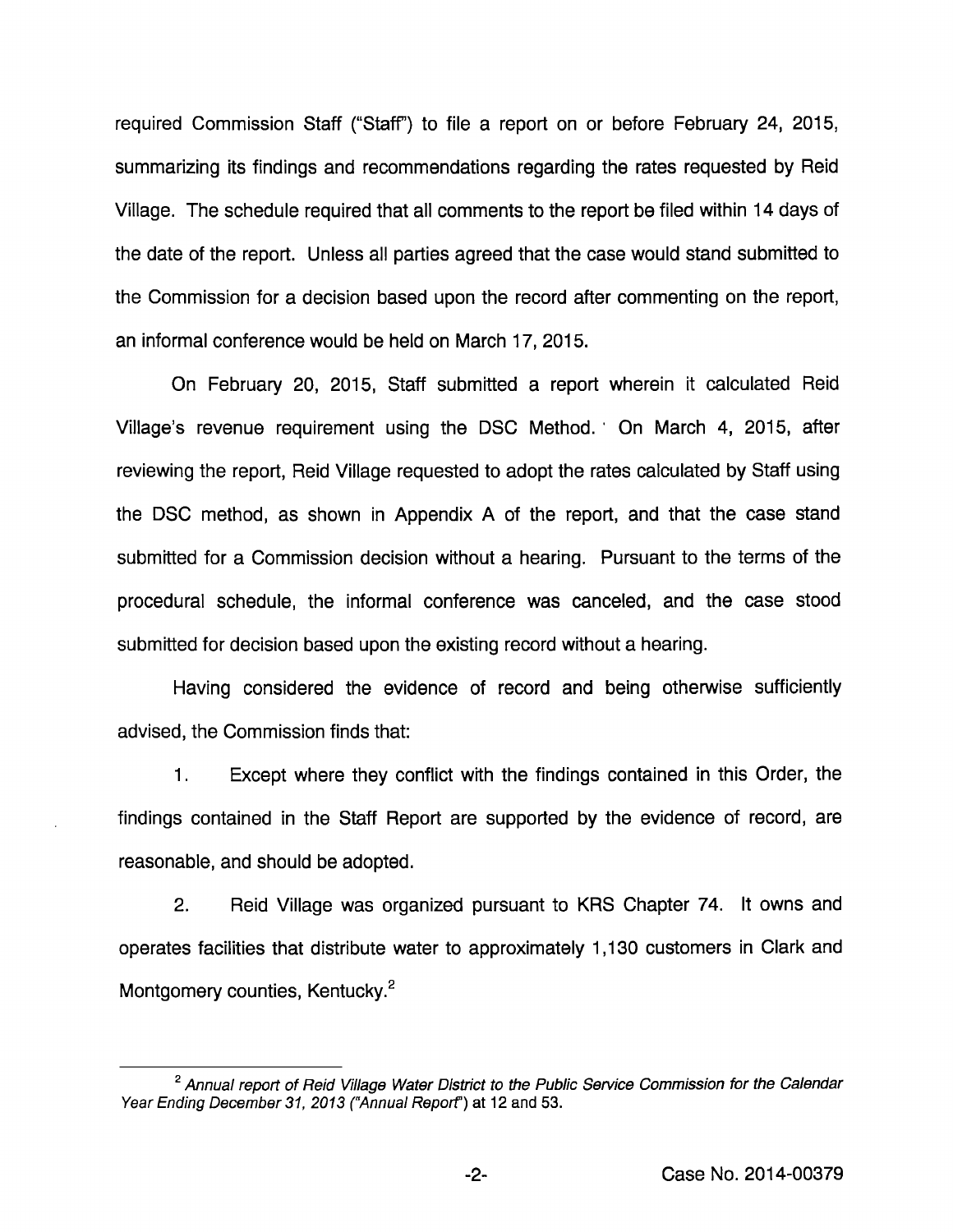3. The calendar year ended December 31, 2013, should be used as the test year to determine the reasonableness of Reid Village's existing and proposed rates.

4. Based upon pro forma test-year operations, Reid Village's total pro forma present rate revenue and total pro forma operating expenses, after adjusting for known and measurable changes, are  $$447,255$  and  $$519,596$ , respectively.<sup>3</sup>

5. Reid Village currently has two outstanding bond series payable to the United States Department of Agriculture Rural Development ("RD"). The three-year average principal and interest payments for the years 2014 through 2016 on all RD bonds is \$45,265.'\*

6. The Commission has historically used a DSC Methodology to calculate the revenue requirements of water districts with long-term debt.

| Revenues and Income                |               |
|------------------------------------|---------------|
| Pro Forma Present Rate Water Sales | \$<br>432,945 |
| Other Operating Income             | 13,797        |
| Interest Income                    | 513           |
|                                    |               |
| Total                              | \$<br>447,255 |
|                                    |               |
|                                    |               |
| <b>Operating Expenses</b>          |               |
| Operation and Maintenance Expenses | \$<br>467,121 |
| Depreciation Expense               | 40,834        |
| Taxes Other Than Income            | 11,641        |
|                                    |               |
| Total                              | 519.596       |
|                                    |               |

<sup>3</sup> Staff Report at 5.

<sup>4</sup> Staff Report at 14.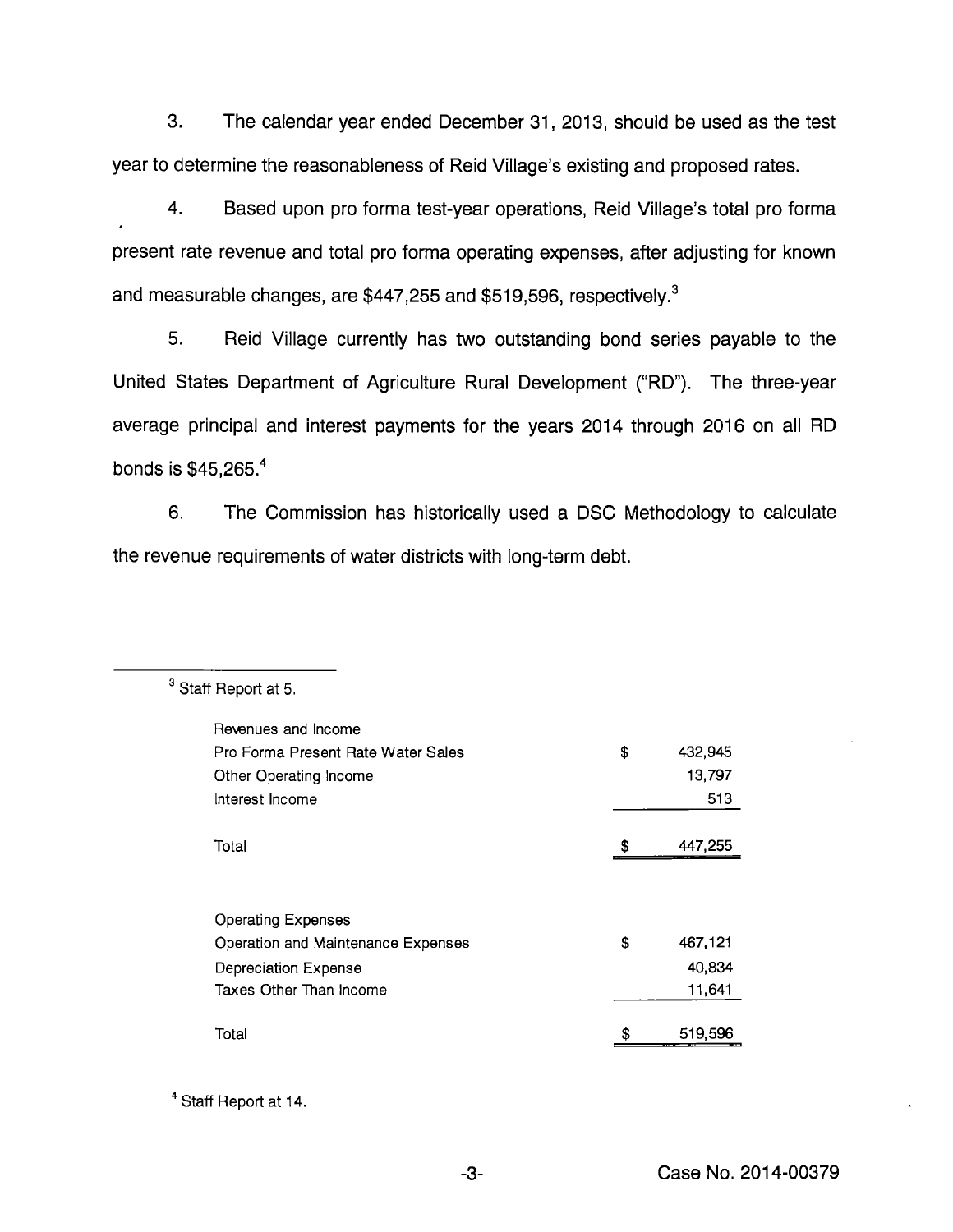7. Reid Village's pro forma operations, as calculated by Staff using the DSC Methodology, support a total revenue requirement of \$573,914 and an increase to water sales revenue of  $$126,659$ , or 29.26 percent.<sup>5</sup>

8. Reid Village presently uses service lives for three classes of assets that are at variance with those found in a survey of the National Association of Regulatory Utility Commissioners ("NARUC") that contained a "range of average service lives currently being used by water utilities throughout the country for water facilities designed and installed and maintained in accordance with good water works practice.<sup>"6</sup>

9. The record contains no evidence that the service lives that Reid Village used are based upon a depreciation study or its own historic plant records.

| Pro Forma Operating Expenses                  | \$<br>519,596 |
|-----------------------------------------------|---------------|
| Plus: Average Annual Principal                |               |
| and Interest Payments on Current Debts        | 45.265        |
| <b>Additional Working Capital</b>             | 9,053         |
|                                               |               |
| Overall Revenue Requirement                   | 573.914       |
| Less: Other Operating Revenue                 | (13, 797)     |
| Interest Income                               | (513)         |
| Revenue Required From Rates                   | 559,604       |
| Less: Pro Forma Present Rate Service Revenues | (432, 945)    |
|                                               |               |
| Required Revenue Increase                     | \$<br>126,659 |
| Percent Increase                              | 29.26%        |

<sup>5</sup> Staff Report at 14.

<sup>6</sup> National Association of Regulatory Utility Commissioners, *Depreciation Practices for Small* Water Utilities (Aug. 15, 1979) at 10.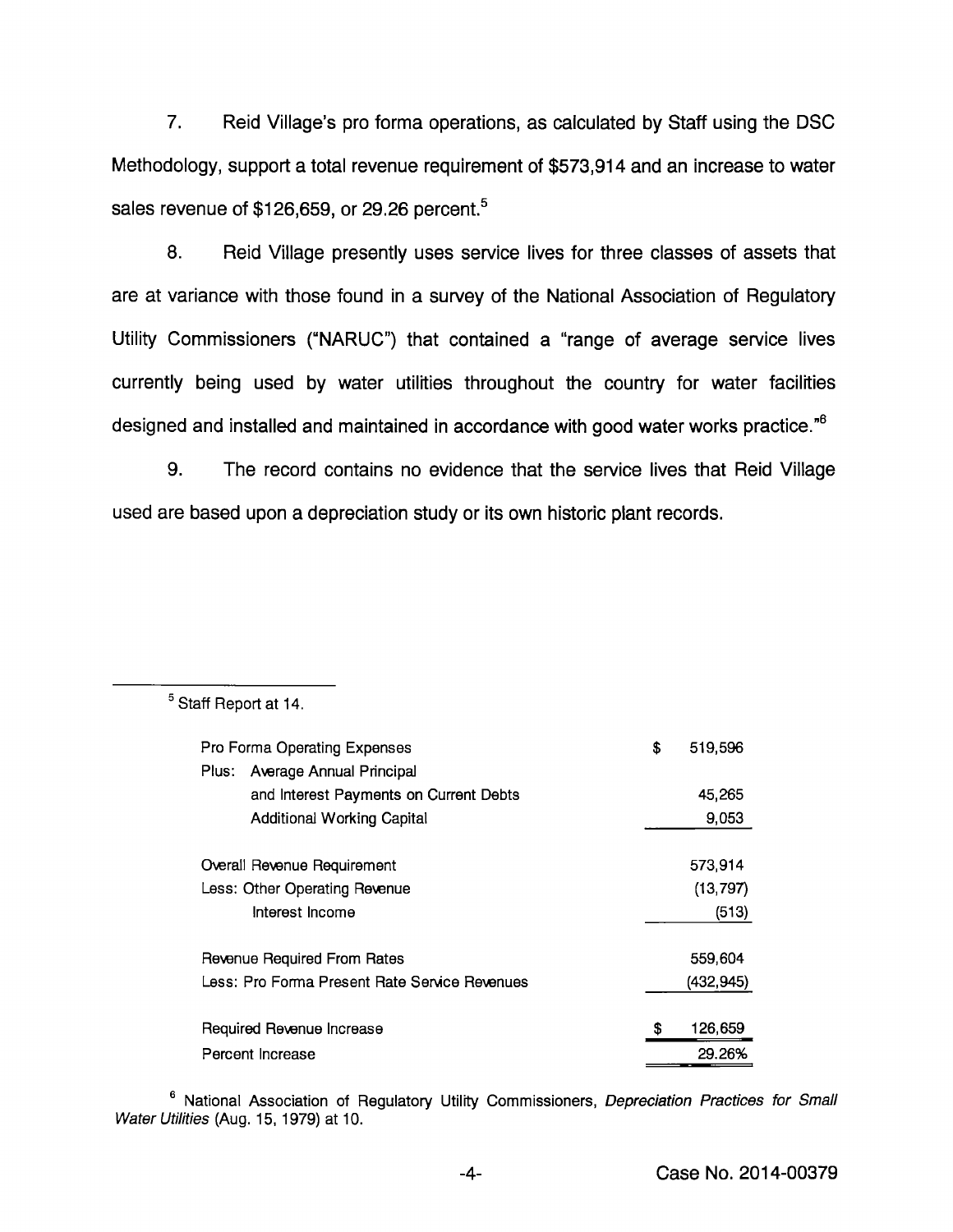10. Reid Village's assignment of service lives for these three classes of assets is not reasonable for ratemaking purposes and revisions in these assignments should be made for ratemaking and accounting purposes.<sup>7</sup>

11. Appendix B to this Order sets forth the classes of assets whose service lives should be adjusted, the previously assigned service life of each class, the service life range that the NARUC survey suggests for each class, and the Public Service Commission approved service life assigned for all future reporting periods.

12. An even distribution of the revenue increase to existing rates results in an equitable distribution of the revenue increase to Reid Village's customers.

13. The rates set forth in Appendix A to this Order are fair, just, and reasonable and should be approved for service rendered on and after the date of this Order.

IT IS THEREFORE ORDERED that:

1. Except where they contradict or conflict with the findings contained in this Order, the findings contained in the Commission Staff's report are adopted and incorporated by reference into this Order as if fully set out herein.

2. The water service rates proposed in Reid Village's Application are denied.

3. The water service rates and nonrecurring charges shown in Appendix A to this Order are approved for services rendered on and after the date of this Order.

4. Within 20 days of the date of this Order, Reld Village shall file revised tariff sheets with the Commission, using the Commission's electronic Tariff Filing System, containing the rates set forth in Appendix A to this Order.

 $<sup>7</sup>$  Based upon these reassignments, we find that Reid Village's test-period depreciation expense</sup> shouid be reduced by \$4,053.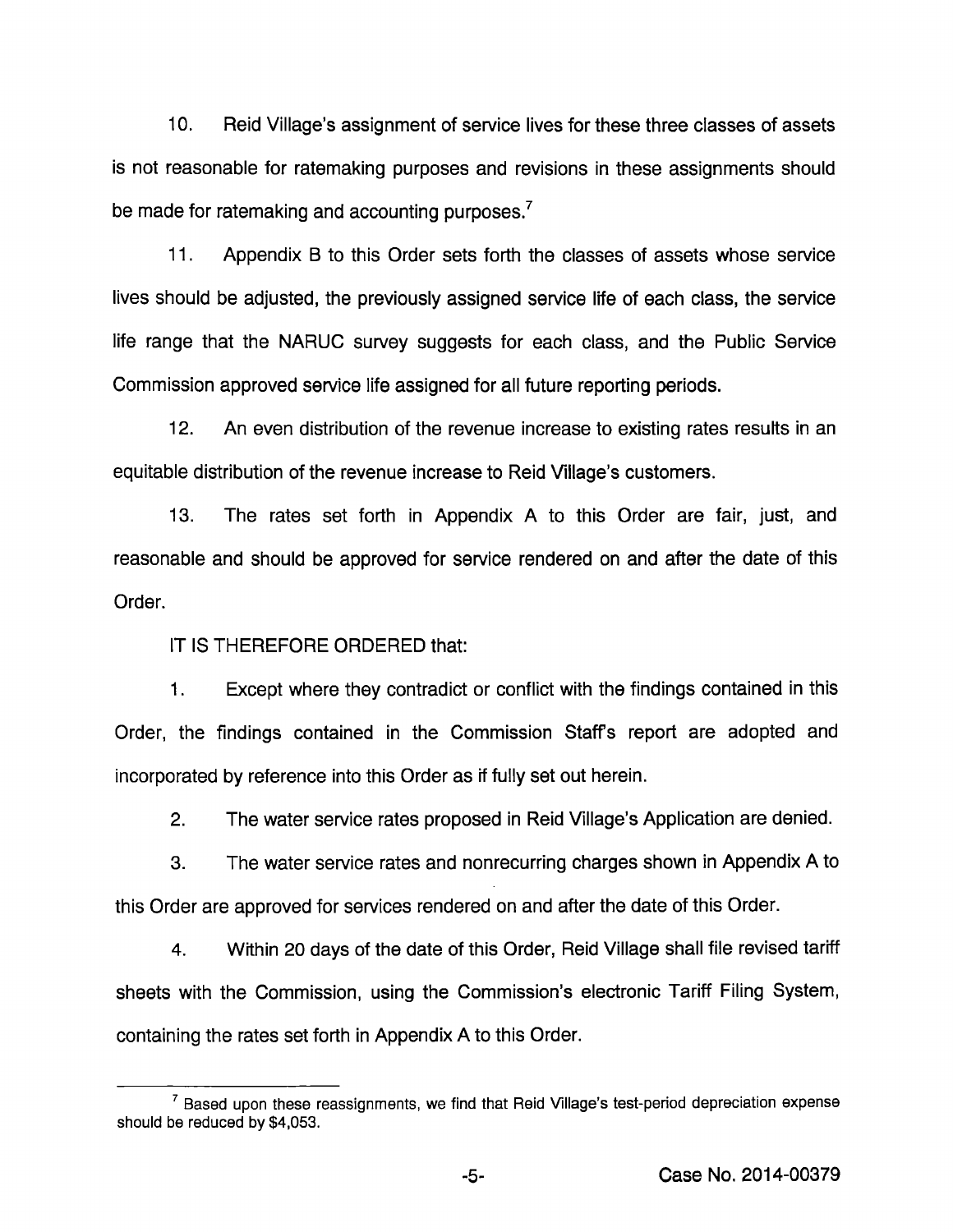5. Reid Village shall, for accounting and ratemaking purposes, use the "PSC Approved Service Lives" set forth in Appendix B to this Order for the listed classes of assets when calculating and reporting depreciation for all reporting periods after the date of this Order. No retroactive adjustment to accumulated depreciation or retained earnings to account for this change in the accounting estimate shall be made.

By the Commission



ATTES Executive/Director

Case No. 2014-00379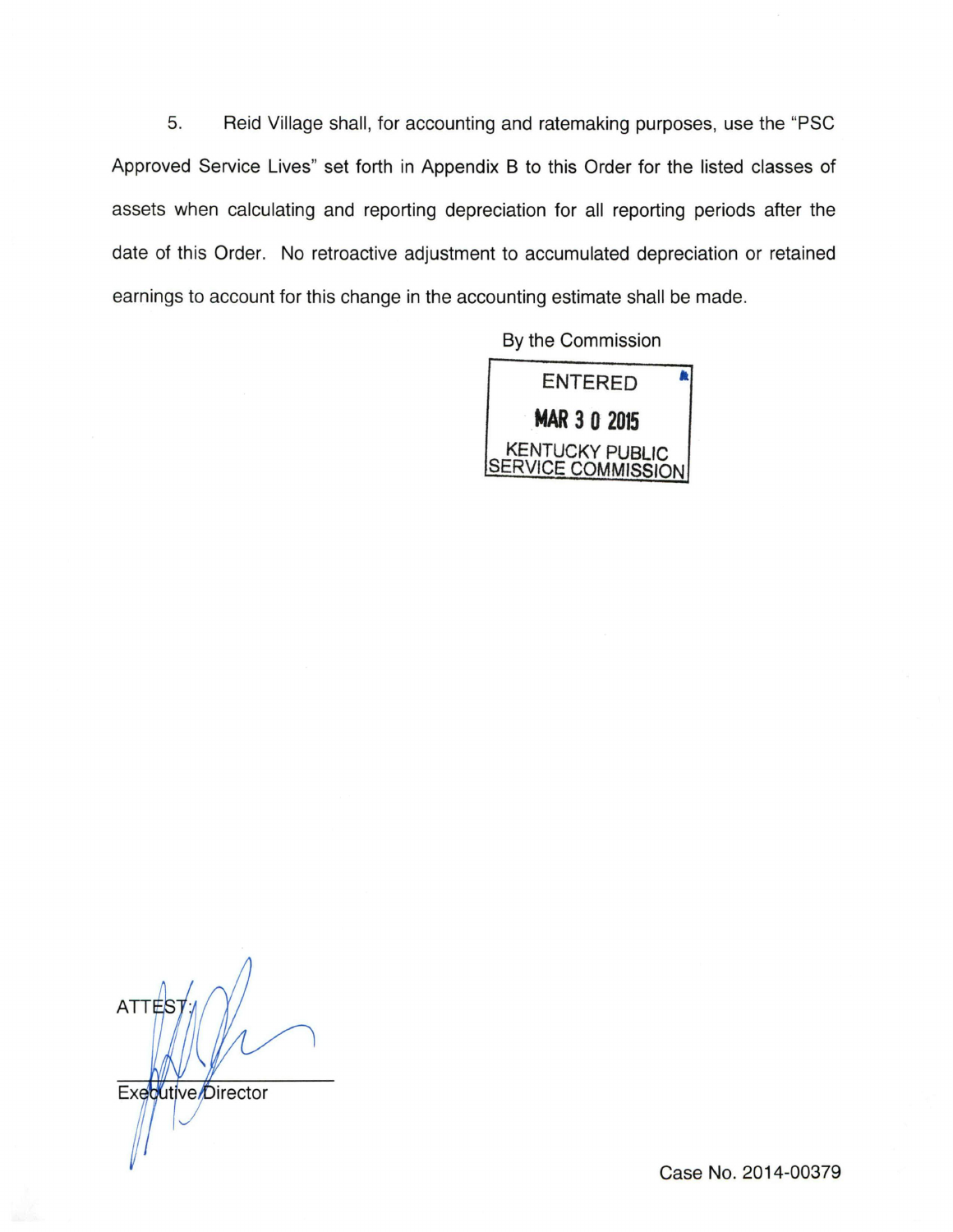#### APPENDIX A

# APPENDIX TO AN ORDER OF THE KENTUCKY PUBLIC SERVICE COMMISSION IN CASE NO. 2014-00379 DATED MAR 3 0 2015

The following rates and charges are prescribed for the customers in the area served by Reid Village Water District. All other rates and charges not specifically mentioned herein shall remain the same as those in effect under authority of the Commission prior to the effective date of this Order.

### Monthly Water Rates

| First | 2,000 gallons    | $$24.91$ Minimum bill  |
|-------|------------------|------------------------|
| Next  | $1,000$ gallons  | 8.26 per 1,000 gallons |
| Next  | 2,000 gallons    | 7.67 per 1,000 gallons |
| Next  | 5,000 gallons    | 7.06 per 1,000 gallons |
| Over  | $10,000$ gallons | 6.44 per 1,000 gallons |
|       |                  |                        |

| Non-Recurring Charges |         |
|-----------------------|---------|
| <b>Connect Fee</b>    | \$27.00 |
| Reconnect Fee         | -35.00  |
| Deposit Fee           | 81.00   |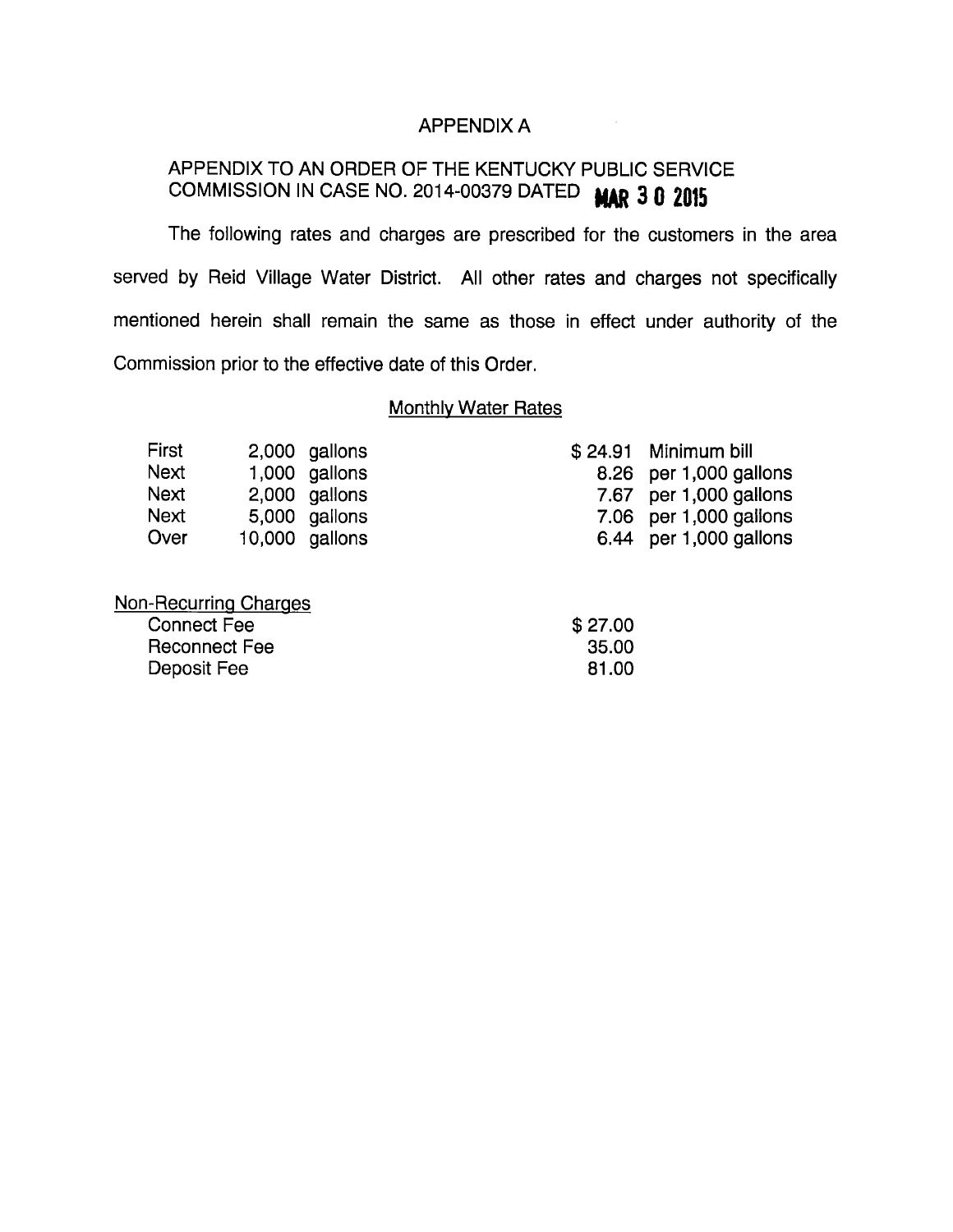## APPENDIX B

## APPENDIX TO AN ORDER OF THE KENTUCKY PUBLIC SERVICE COMMISSION IN CASE NO. 2014-00379 DATED MAR 3 0 2015

Proposed Modifications to the Service Lives of Certain Assets of Reid Village Water District

| <b>Asset Classification</b> | <b>NARUC</b><br>Range | <b>Previous</b><br><b>Assigned</b><br><b>Service Life</b> | <b>PSC</b><br><b>Approved</b><br><b>Service Life</b> |
|-----------------------------|-----------------------|-----------------------------------------------------------|------------------------------------------------------|
| 2000 Chevy and 2011 Chevy   |                       |                                                           |                                                      |
| Colorado/Transportation     |                       |                                                           |                                                      |
| equipment                   |                       | 5                                                         |                                                      |
| Trailer and enclosed        |                       |                                                           |                                                      |
| trailer/Tools, Shop and     |                       |                                                           |                                                      |
| Garage Equipment            | 15-20                 | 5                                                         | 17.5                                                 |
| Kubota Excavator and Air    |                       |                                                           |                                                      |
| Compressor with             |                       |                                                           |                                                      |
| tamp/Power Operated         |                       |                                                           |                                                      |
| Equipment                   | 10-15                 | 5                                                         | 12.5                                                 |